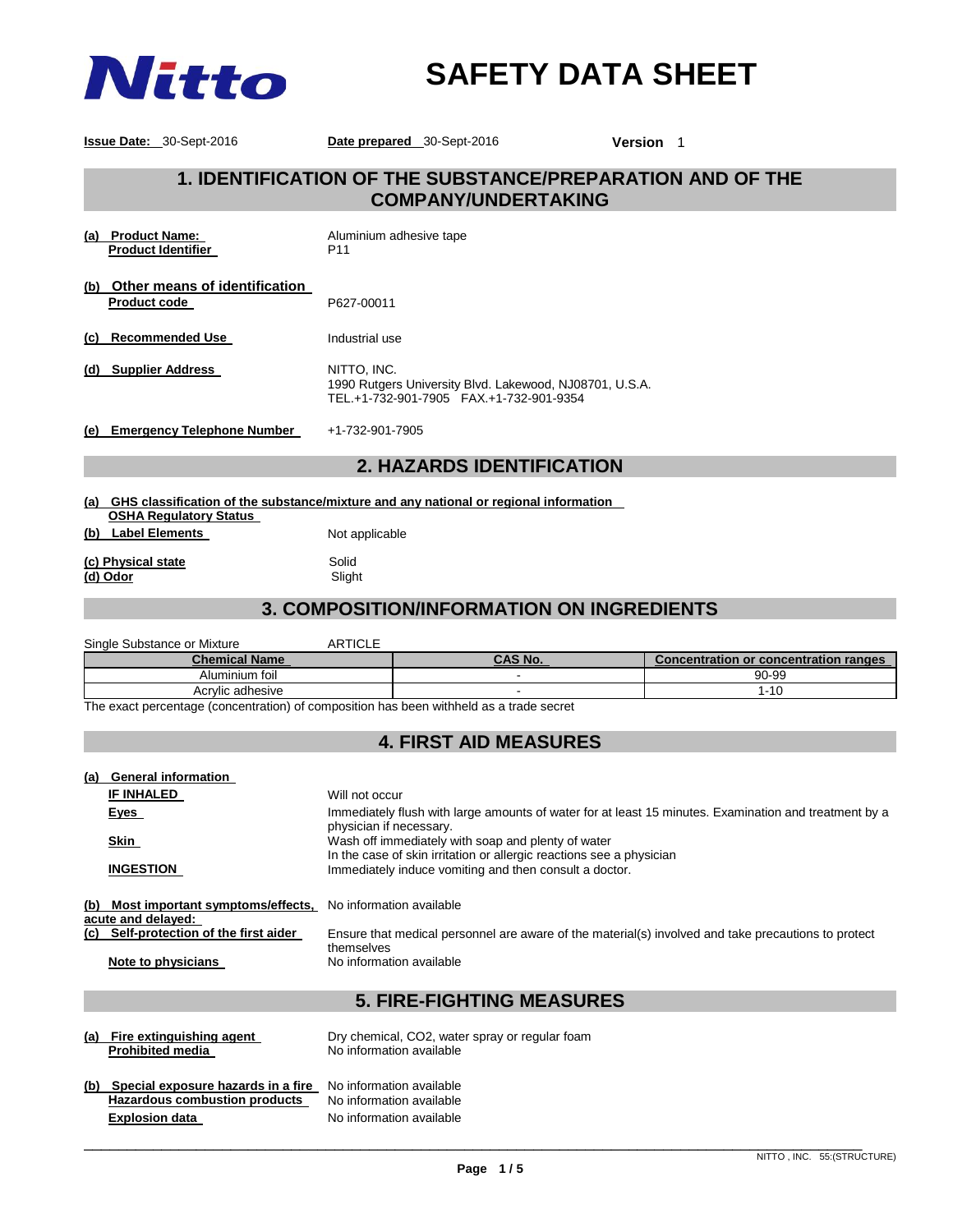| <b>Sensitivity to Mechanical Impact</b><br><b>Sensitivity to Static Discharge</b> | No information available<br>No information available                                                                                                                                      |  |  |
|-----------------------------------------------------------------------------------|-------------------------------------------------------------------------------------------------------------------------------------------------------------------------------------------|--|--|
| (c) Special protective equipment and<br>precautions for firefighters              | In the event of fire, wear self-contained breathing apparatus<br>Use personal protective equipment as required                                                                            |  |  |
|                                                                                   | <b>6. ACCIDENTAL RELEASE MEASURES</b>                                                                                                                                                     |  |  |
| (a) Personal Precautions<br>Protective equipment and<br>emergency procedures      | Use personal protective equipment as required<br>Protective gloves and safety glasses recommended.                                                                                        |  |  |
| <b>Environmental Precautions</b><br>(b)                                           | Prevent product from entering drains<br>Keep out of waterways<br>Collect spillage                                                                                                         |  |  |
| (c) Methods and materials for<br>containment and cleaning up                      | Should not be released into the environment                                                                                                                                               |  |  |
| <b>7. HANDLING AND STORAGE</b>                                                    |                                                                                                                                                                                           |  |  |
| <b>Precautions for safe handling</b><br>(b) Storage Conditions                    | Protective gloves and safety glasses recommended. Ensure adequate ventilation, especially in<br>confined areas<br>Store at room temperature and normal humidity away from direct sunlight |  |  |
| 8. EXPOSURE CONTROLS/PERSONAL PROTECTION                                          |                                                                                                                                                                                           |  |  |
| (a) Control parameters<br><b>OTHER INFORMATION</b>                                | None under normal use conditions<br>No information available                                                                                                                              |  |  |
| (b) Appropriate engineering controls<br>(c) Personal protective equipment [PPE]   | No information available                                                                                                                                                                  |  |  |
| <b>Respiratory Protection</b>                                                     | None under normal use conditions                                                                                                                                                          |  |  |
| <b>Hand Protection:</b>                                                           | Wear non-permeable gloves                                                                                                                                                                 |  |  |
| <b>Skin protection</b>                                                            | Wear protective gloves and protective clothing                                                                                                                                            |  |  |

\_\_\_\_\_\_\_\_\_\_\_\_\_\_\_\_\_\_\_\_\_\_\_\_\_\_\_\_\_\_\_\_\_\_\_\_\_\_\_\_\_\_\_\_\_\_\_\_\_\_\_\_\_\_\_\_\_\_\_\_\_\_\_\_\_\_\_\_\_\_\_\_\_\_\_\_\_\_\_\_\_\_\_\_\_\_\_\_\_\_\_\_\_\_\_\_\_\_\_\_\_\_\_\_\_\_\_\_\_\_\_\_

# **9. PHYSICAL AND CHEMICAL PROPERTIES**

### **9.1. Information on basic physical and chemical properties**

| <b>Physical State</b><br>(a)                        | solid                    |
|-----------------------------------------------------|--------------------------|
| <u>(b)</u><br>Color                                 | silver                   |
| (b)<br>Odor                                         | Slight                   |
| (d)<br>рH                                           | No data available        |
| (e)<br>melting/freezing point                       | No information available |
| (f)<br>Boiling point / boiling range                | Not applicable           |
| <b>Boiling Point</b>                                | Not applicable           |
| Flash point:<br><u>(a)</u>                          | No data available        |
| (h)<br><b>Evaporation rate</b>                      | No data available        |
| (i)<br>flammability (solid, gas)                    | solid                    |
| Upper/lower flammability or explosive limits<br>(i) |                          |
| Upper                                               | Not applicable           |
|                                                     |                          |
| Lower                                               | Not applicable           |
| Vapor Pressure<br>(k)                               | Not applicable           |
| (1)<br>Vapor density:                               | Not applicable           |
| specific gravity<br>(m)                             | No data available        |
| (n)<br>solubility                                   | Insoluble in water.      |
| <b>Partition coefficient:</b><br><u>(o)</u>         | No data available        |
| <u>(p)</u><br><b>Autoignition Temperature:</b>      | No data available        |
| (q)<br><b>Decomposition temperature</b>             | No data available        |
| (r)<br>Kinematic viscosity                          | No data available        |

\_\_\_\_\_\_\_\_\_\_\_\_\_\_\_\_\_\_\_\_\_\_\_\_\_\_\_\_\_\_\_\_\_\_\_\_\_\_\_\_\_\_\_\_\_\_\_\_\_\_\_\_\_\_\_\_\_\_\_\_\_\_\_\_\_\_\_\_\_\_\_\_\_\_\_\_\_\_\_\_\_\_\_\_\_\_\_\_\_\_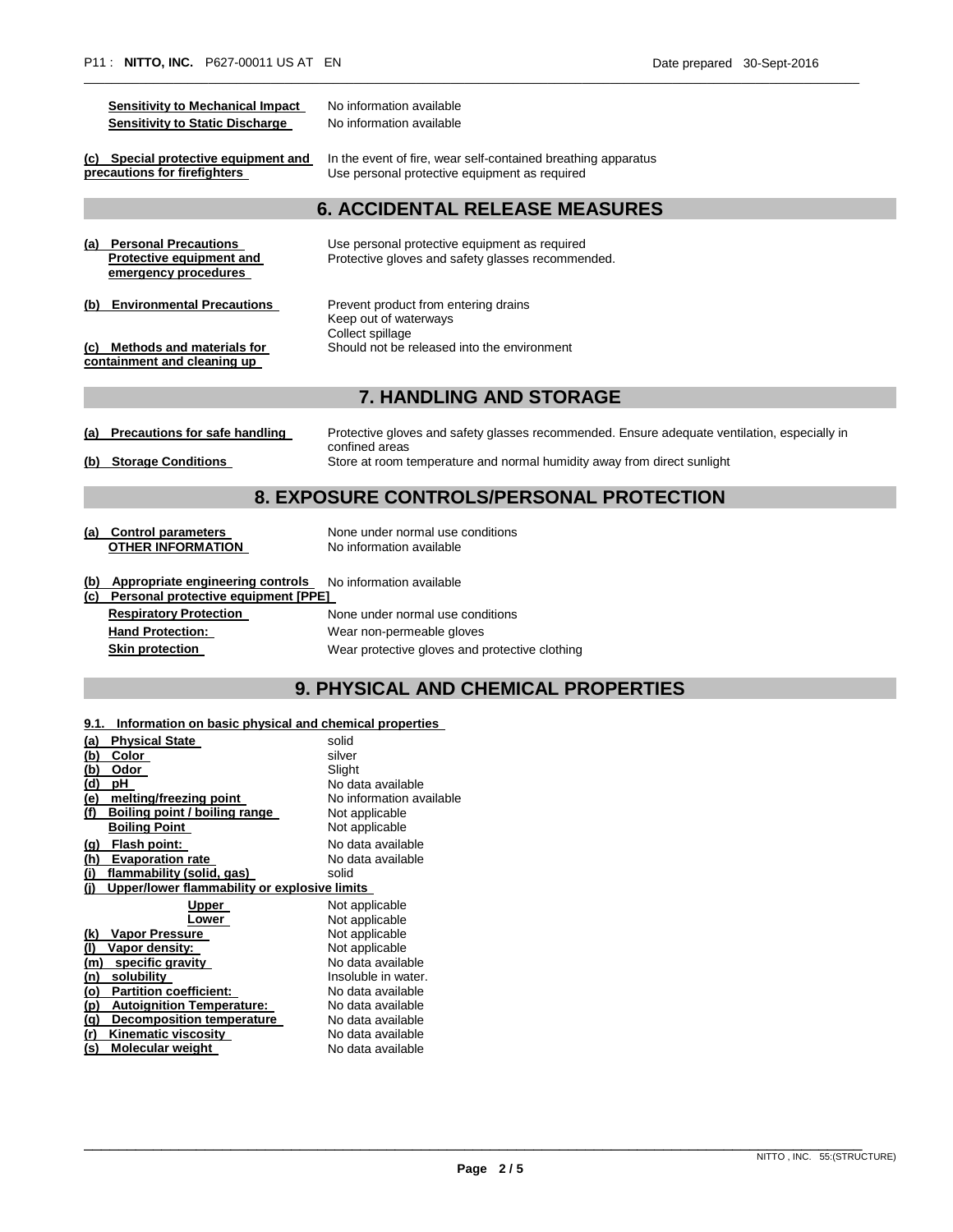# **10. STABILITY AND REACTIVITY**

\_\_\_\_\_\_\_\_\_\_\_\_\_\_\_\_\_\_\_\_\_\_\_\_\_\_\_\_\_\_\_\_\_\_\_\_\_\_\_\_\_\_\_\_\_\_\_\_\_\_\_\_\_\_\_\_\_\_\_\_\_\_\_\_\_\_\_\_\_\_\_\_\_\_\_\_\_\_\_\_\_\_\_\_\_\_\_\_\_\_\_\_\_\_\_\_\_\_\_\_\_\_\_\_\_\_\_\_\_\_\_\_

| (b)<br>(c)<br>(d)<br>(f) | (a) Reactivity<br><b>Chemical stability</b><br>Possibility of hazardous reactions No data available<br><b>Conditions to avoid:</b><br>(e) Incompatible Materials:<br>Hazardous decomposition products: No information available | Stable under normal conditions<br>Stable under normal conditions<br>No information available<br>No information available |
|--------------------------|---------------------------------------------------------------------------------------------------------------------------------------------------------------------------------------------------------------------------------|--------------------------------------------------------------------------------------------------------------------------|
|                          |                                                                                                                                                                                                                                 | <b>11. TOXICOLOGICAL INFORMATION</b>                                                                                     |
| (a)                      |                                                                                                                                                                                                                                 | Information on the likely routes of exposure (inhalation, ingestion, skin and eye contact)                               |
|                          | <b>INHALATION</b>                                                                                                                                                                                                               | Not an expected route of exposure                                                                                        |
|                          | <b>INGESTION</b>                                                                                                                                                                                                                | May be harmful if swallowed                                                                                              |
|                          | Skin                                                                                                                                                                                                                            | Avoid contact with skin May cause skin irritation to sensitive individuals.                                              |
|                          | Eyes                                                                                                                                                                                                                            | May cause eye irritation with susceptible persons                                                                        |
|                          | (b) Most important symptoms/effects, No information available<br>acute and delayed:                                                                                                                                             |                                                                                                                          |
|                          |                                                                                                                                                                                                                                 | (c) Delayed and immediate effects and also chronic effects from short- and long-term exposure                            |
|                          | <b>Acute toxicity</b>                                                                                                                                                                                                           | No information available                                                                                                 |
|                          | <b>Skin corrosion/irritation</b>                                                                                                                                                                                                | No information available                                                                                                 |
|                          | Serious eye damage/eye irritation                                                                                                                                                                                               | No information available                                                                                                 |
|                          | <b>Respiratory or Skin sensitization</b>                                                                                                                                                                                        | No information available                                                                                                 |
|                          | <b>Germ Cell Mutagenicity</b>                                                                                                                                                                                                   | No data available on finished product.                                                                                   |
|                          | <b>Reproductive Toxicity</b>                                                                                                                                                                                                    | No data available on finished product.                                                                                   |
|                          | Specification target internal                                                                                                                                                                                                   | No data available on finished product.                                                                                   |
|                          | organs/systemic toxicity (single                                                                                                                                                                                                |                                                                                                                          |
|                          | exposure)<br>Specification target internal                                                                                                                                                                                      | No data available on finished product.                                                                                   |
|                          | organs/systemic toxicity (repeat                                                                                                                                                                                                |                                                                                                                          |
|                          | exposure)                                                                                                                                                                                                                       |                                                                                                                          |
|                          | <b>Aspiration toxicity</b>                                                                                                                                                                                                      | Not applicable                                                                                                           |
|                          | (d) Carcinogenicity                                                                                                                                                                                                             | The table below indicates whether each agency has listed any ingredient as a carcinogen                                  |
|                          |                                                                                                                                                                                                                                 | <b>12. ECOLOGICAL INFORMATION</b>                                                                                        |

| (a) Ecotoxicity                   | No data available on finished product. |
|-----------------------------------|----------------------------------------|
| (b) Persistence and degradability | No data available on finished product. |
| (c) Bioaccumulation               | No data available on finished product. |
| (d) Other adverse effects         |                                        |
|                                   |                                        |

**Ozone depletion potential (ODP):** Stable under normal conditions

# **13. DISPOSAL CONSIDERATIONS**

**Waste treatment methods** 

**Contaminated packaging** Dispose of in accordance with federal, state and local regulations. See Disposal of waste.

**Disposal Considerations** Should not be released into the environment

**Disposal of waste** The Customer is responsible for the proper disposal of any waste generated as a result of the use of the Product or of the Product itself, and is responsible for complying with all applicable laws, rules and regulations relating to the management, storage, treatment, shipment and disposal of such waste or Product ("Waste Management Practices"). "Product" includes anything sold by Nitto Denko Corporation and/or any affiliates or subsidiaries ("Company") to Customer.

The Company is not responsible for any of the Customer's Waste Management Practices. As part of those practices, Customer must separate packaging from Product before disposal. Further, Customer should review and comply with this SDS prior to any such disposal.

Customer shall hold harmless the Company, its agents, contractors, successors and assigns from any and all liability, claims, loss, damage, death or injury, including reasonable attorney's fees and costs, arising out of or relating to Customer's Waste Management Practices.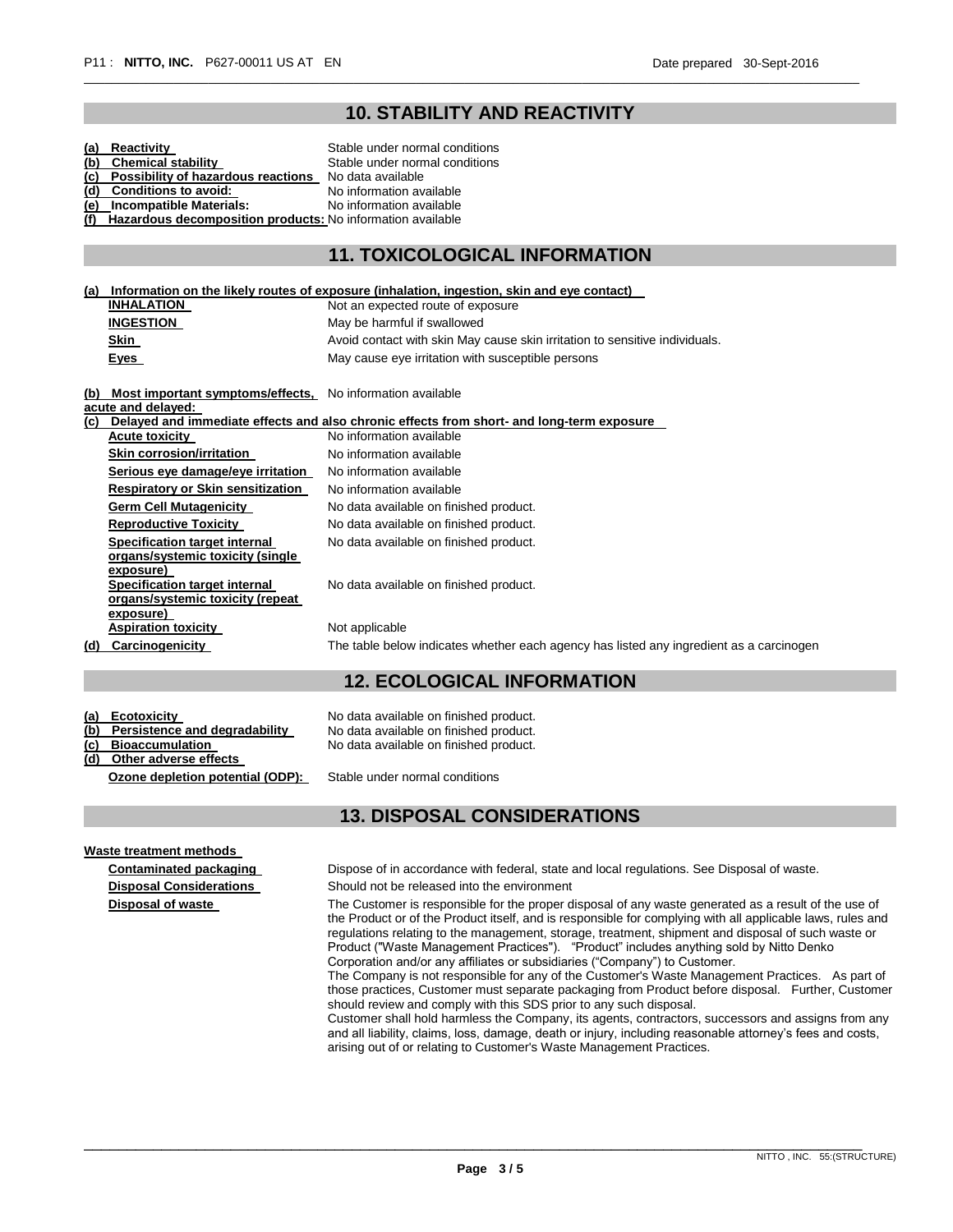# **14. TRANSPORT INFORMATION**

\_\_\_\_\_\_\_\_\_\_\_\_\_\_\_\_\_\_\_\_\_\_\_\_\_\_\_\_\_\_\_\_\_\_\_\_\_\_\_\_\_\_\_\_\_\_\_\_\_\_\_\_\_\_\_\_\_\_\_\_\_\_\_\_\_\_\_\_\_\_\_\_\_\_\_\_\_\_\_\_\_\_\_\_\_\_\_\_\_\_\_\_\_\_\_\_\_\_\_\_\_\_\_\_\_\_\_\_\_\_\_\_

| <b>DOT(U.S. Department of Transportation)</b> Not regulated          |                                      |
|----------------------------------------------------------------------|--------------------------------------|
| (HMTA)                                                               |                                      |
| (a) UN Number                                                        | Not applicable                       |
| (b) UN Proper Shipping Name                                          | Not regulated                        |
| (c) Transport hazard class                                           | Not applicable                       |
| (d) Packing group, if applicable                                     | Not applicable                       |
| (e) Environmental hazards                                            | Not applicable                       |
| (Applicable/not applicable)                                          |                                      |
| (f) Transport in bulk according to                                   | Not applicable                       |
| Annex II of MARPOL 73/78 and the                                     |                                      |
| <b>IBC Code (Applicable · Not</b>                                    |                                      |
| applicable)                                                          |                                      |
| (g) Special precautions in                                           | Store in a cool area away from heat. |
| connection with transport or                                         |                                      |
| conveyance                                                           |                                      |
| <b>TDG</b>                                                           | Not regulated                        |
| MEX(Transport is specifically for Mexico)Not regulated<br>ICAO (air) | Not regulated                        |
| IATA                                                                 | Not regulated                        |
| <b>IMDG</b>                                                          | Not regulated                        |
| (a) UN Number                                                        | Not applicable                       |
| (b) UN Proper Shipping Name                                          | Not regulated                        |
| (c) Transport hazard class                                           | Not applicable                       |
| (g) Special precautions in                                           | Store in a cool area away from heat. |
| connection with transport or                                         |                                      |
| conveyance                                                           |                                      |
| <b>RID (Regulations concerning the</b>                               | Not regulated                        |
| <b>International Carriage of Dangerous</b>                           |                                      |
| <b>Goods by Rail)</b>                                                |                                      |
| ADR: (European Agreement concerning Not regulated                    |                                      |
| <b>International Carriage of Dangerous</b>                           |                                      |
| Goods by Road)                                                       |                                      |
| <b>ADN Technical Name</b>                                            | Not regulated                        |
|                                                                      |                                      |
|                                                                      | <b>15. REGULATORY INFORMATION</b>    |
| <b>US Federal Regulations</b>                                        | Not applicable                       |
|                                                                      |                                      |
|                                                                      |                                      |
| <b>US State Regulations</b>                                          | Not applicable                       |
|                                                                      |                                      |
| U.S. State Right-to-Know Regulations                                 |                                      |

Not applicable

**International Inventories REACH SVHC information** Not applicable

# **16. OTHER INFORMATION**

| <b>NFPA</b>               | Health hazards 0 | <b>Flammability: 0</b> | <b>Instability: 0</b>          | <b>Physical and chemical</b> |
|---------------------------|------------------|------------------------|--------------------------------|------------------------------|
|                           |                  |                        |                                | properties -                 |
| <b>HMIS</b>               | Health hazards 0 | <b>Flammability: 0</b> | <b>Physical hazards</b><br>- 0 | <b>Personal Protective</b>   |
|                           |                  |                        |                                | Equipment X                  |
|                           |                  |                        |                                |                              |
| <b>Issue Date:</b>        | 30-Sept-2016     |                        |                                |                              |
| Date prepared             | 30-Sept-2016     |                        |                                |                              |
| Version                   |                  |                        |                                |                              |
| <b>Source Information</b> | Raw material SDS |                        |                                |                              |

LOLI(Chem ADVISOR) GHS classification data

#### **Disclaimer**

Although the information in this document has been researched in good faith based on data available, Nitto, Inc., makes no warranty, expressed or implied regarding the accuracy or completeness of the information contained herein and the results to be obtained from the application of this information. Each user of this material should review this information and determine applicability based on their specific application(s). FOR THIS